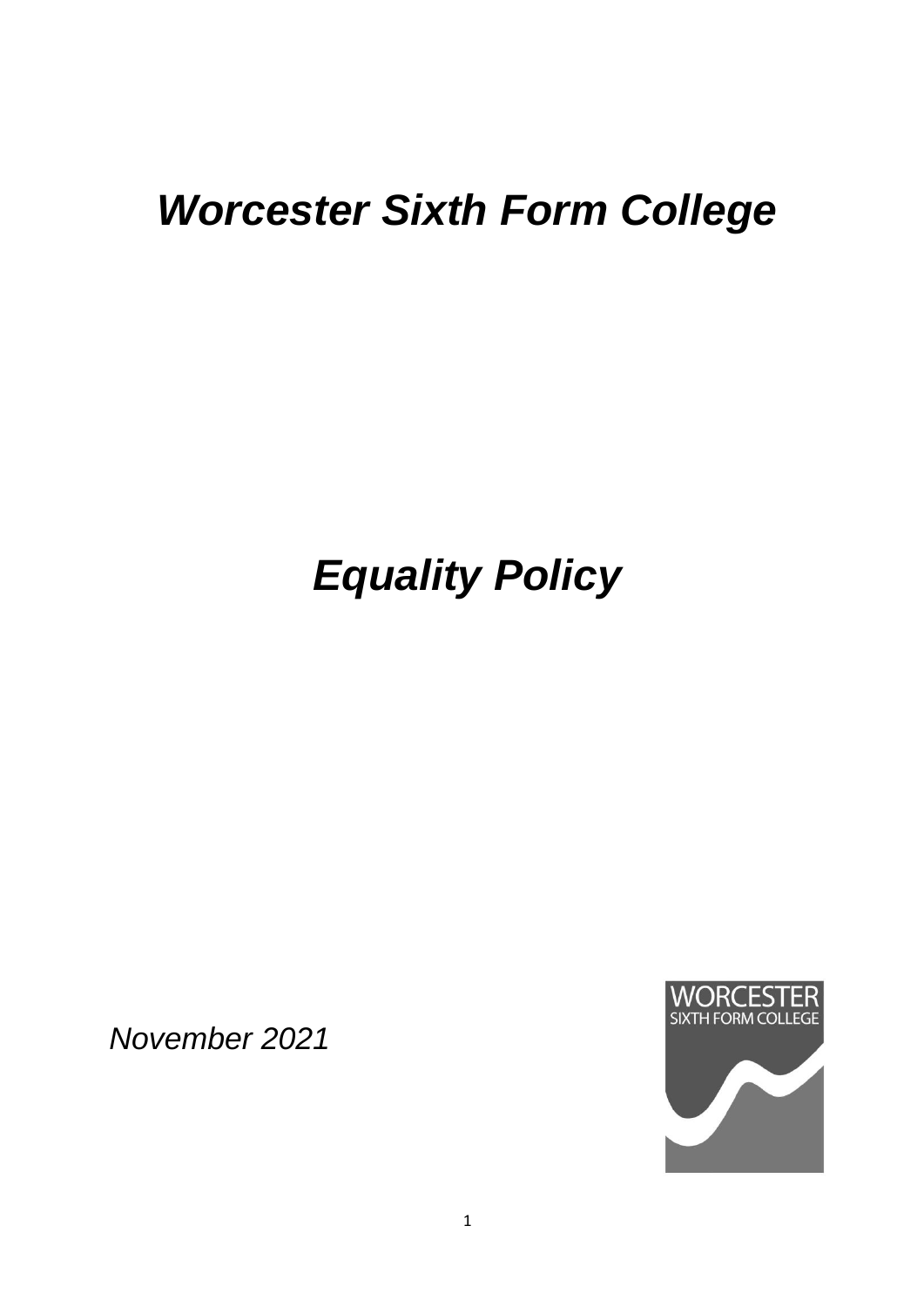#### **Contents**

| ×<br>۰,<br>.,<br>S |  |
|--------------------|--|
| ĉ<br>I<br>I<br>. . |  |
|                    |  |

| 1              | <b>Principles</b>                       | 3 |
|----------------|-----------------------------------------|---|
| $\overline{2}$ | <b>Purpose and Aims</b>                 | 3 |
| 3              | Scope                                   | 4 |
| 4              | The Equality Duty                       | 4 |
| 5              | <b>Responsibilities</b>                 | 5 |
| 6              | Meeting our general duties as employers | 6 |
| 7              | Meeting our general duties as providers | 7 |
| 8              | Meeting our specific duties             | 8 |
| 9              | <b>Review</b>                           | 8 |
| 10             | <b>Complaints and breaches</b>          | 9 |

### 11 Appendices 9

| 11.1 Protected characteristics – definitions | 10. |
|----------------------------------------------|-----|
| 11.2 Prohibited conduct – definitions        | 11  |
| 11.3 Positive action – circumstances         | 12. |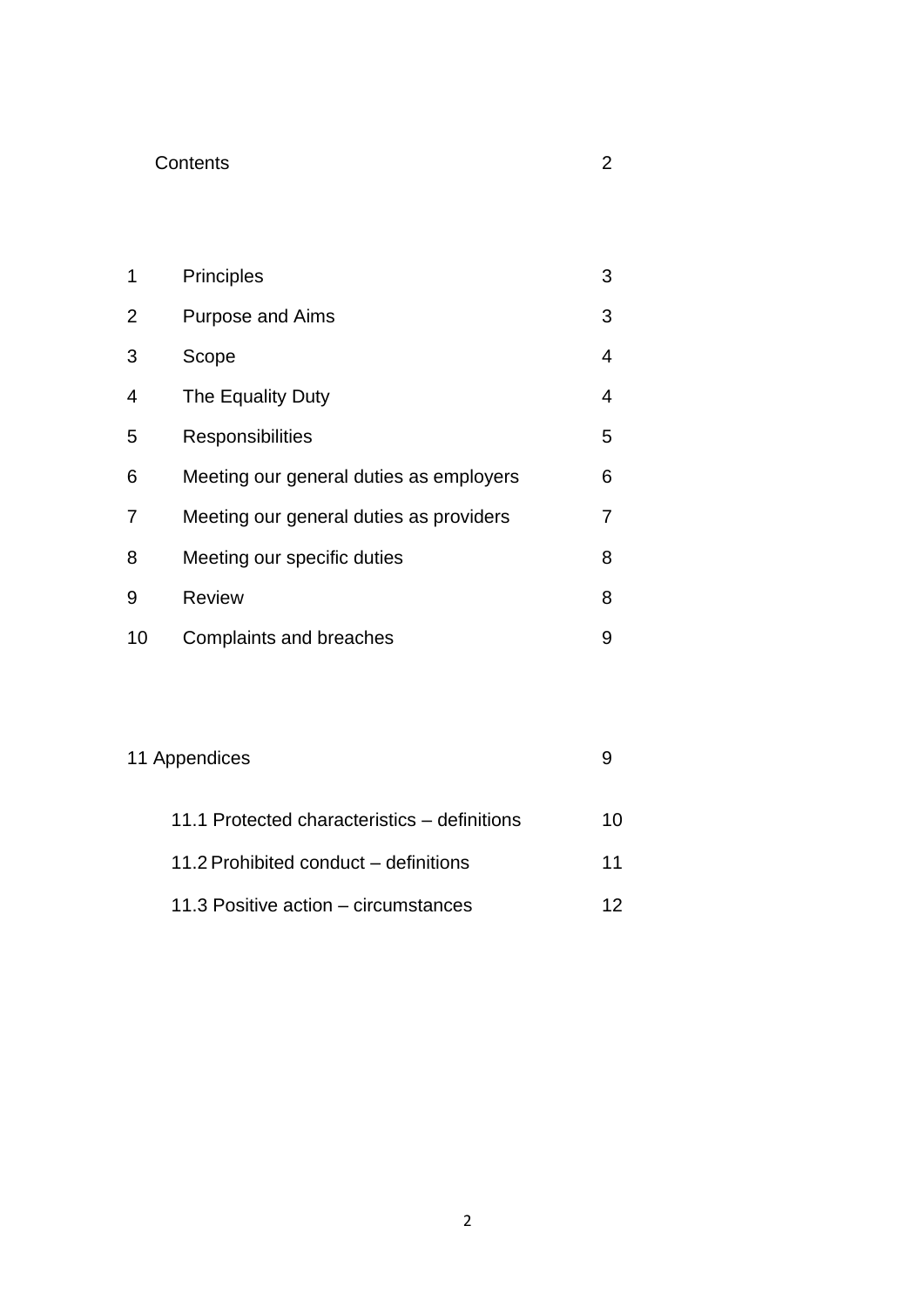#### **1. Principles**

**Worcester Sixth Form College's mission is to provide a safe and supportive learning environment in which 16 to 19-year-old students from Worcestershire and adjacent areas achieve outstanding academic outcomes and personal development to equip them to progress to university, employment or an apprenticeship of their choice.**

- 1.1Worcester Sixth Form College actively **promotes** equality in both the delivery of its services and the employment of its staff.
- 1.2We are proud to be an **inclusive** organisation where individual differences are accepted and valued and where, everyone can fulfil their potential in a welcoming, safe and non-threatening environment.
- 1.3The College upholds its **legal duty** to ensure that unlawful discrimination does not take place.
- 1.4The College will continue to develop, implement and publicise **policies** and procedures which promote equality and diversity for all members of the College and to foster good relationships between groups.

Note: This policy is **available** via the College website and for staff via the repository.

Note: The Policy needs to be read in **conjunction** with the College's Strategic Plan, Conduct the Staff Protection from Harassment and Bullying Policy, the Quality Assurance Policy and the Student Conduct Policy including guidance on bullying.

#### **2. Purpose and Aims**

.

#### **The Purpose of the Equality Policy is to set out the College's response to the Equality Act 2010.**

The aims of the Policy are to

- Demonstrate the College's commitment to equality.
- Draw attention to the breadth of the responsibility.
- Provide access to key definitions.
- Outline how the duties shall be met.
- Outline the monitoring that exists
- Inform all members of the College community about their rights and responsibilities.
- Promote a welcoming, safe and non-threatening working environment.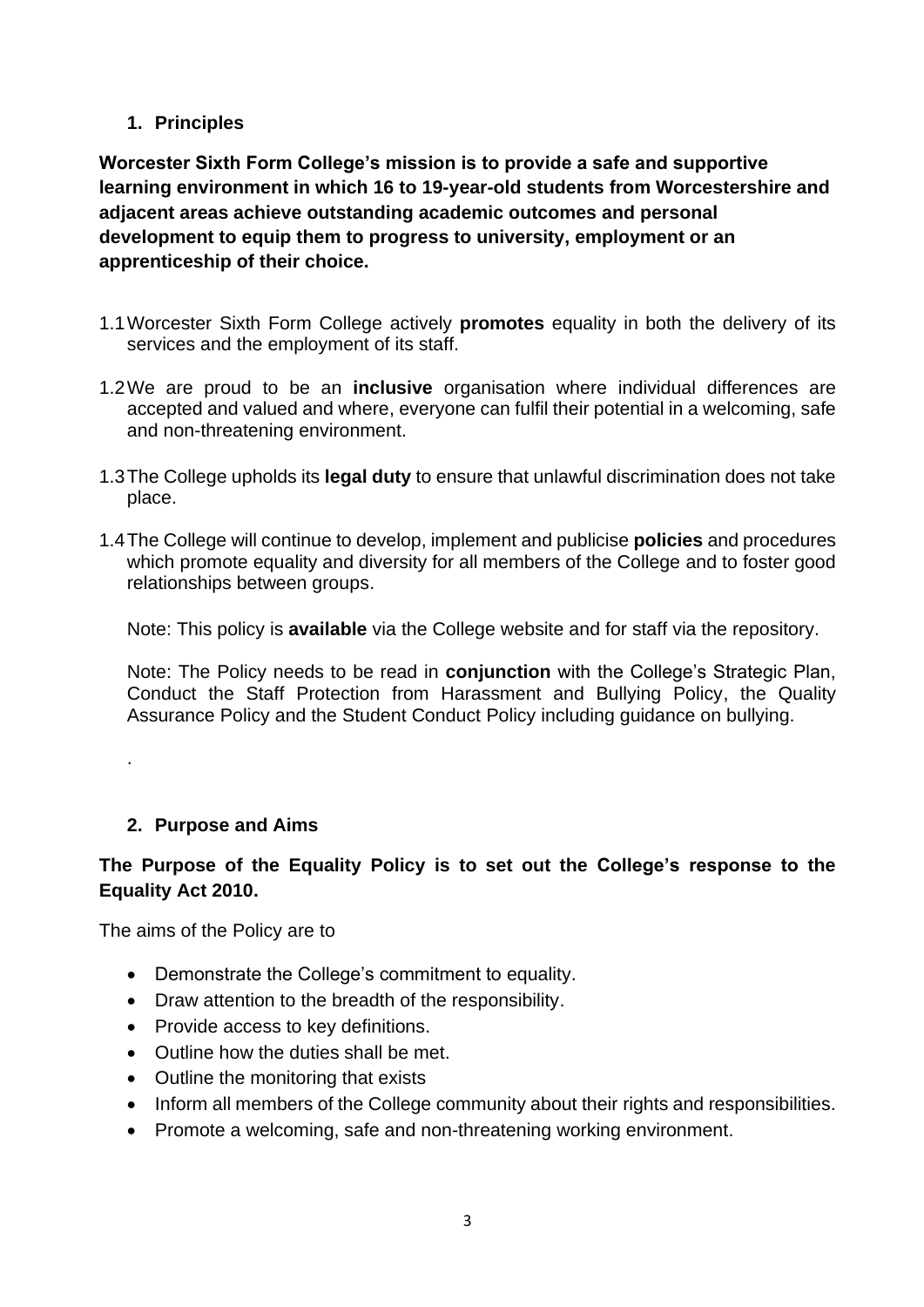#### **3. Scope**

3.1 This Policy **applies** to the following:

- · All students
- · All employees and governors
- All volunteers
- · All trainees
- · All contractors and service providers working for and in the College
- · All visitors

3.2 The main **legislation** which the Equality Policy responds to is the Equality Act 2010.

3.3 The Act, and therefore our policy, protects people from discrimination based on "**protected characteristics**". Definitions can be found in appendix 11.1. These are the following distinguishing qualities of individuals:

- · Age
- · Disability
- Gender reassignment
- · Marriage and civil partnerships
- · Pregnancy and maternity
- · Race
- **Religion and belief**
- · Sex
- · Sexual orientation.

3.4 The Act, and therefore our policy, defines "**prohibited conduct**". Definitions can be found in appendix 11.2. These are the following prohibited types of behaviour:

- · Direct discrimination including discrimination by perception or by association
- · Indirect discrimination
- · Harassment
- · Victimisation

3.5 The Act also makes provision for **positive action**. Details are in appendix 11.3.

3.6 The Staff Protection from Harassment and Bullying Policy outlines examples of the kinds of acts which might occur in incidents of **harassment**.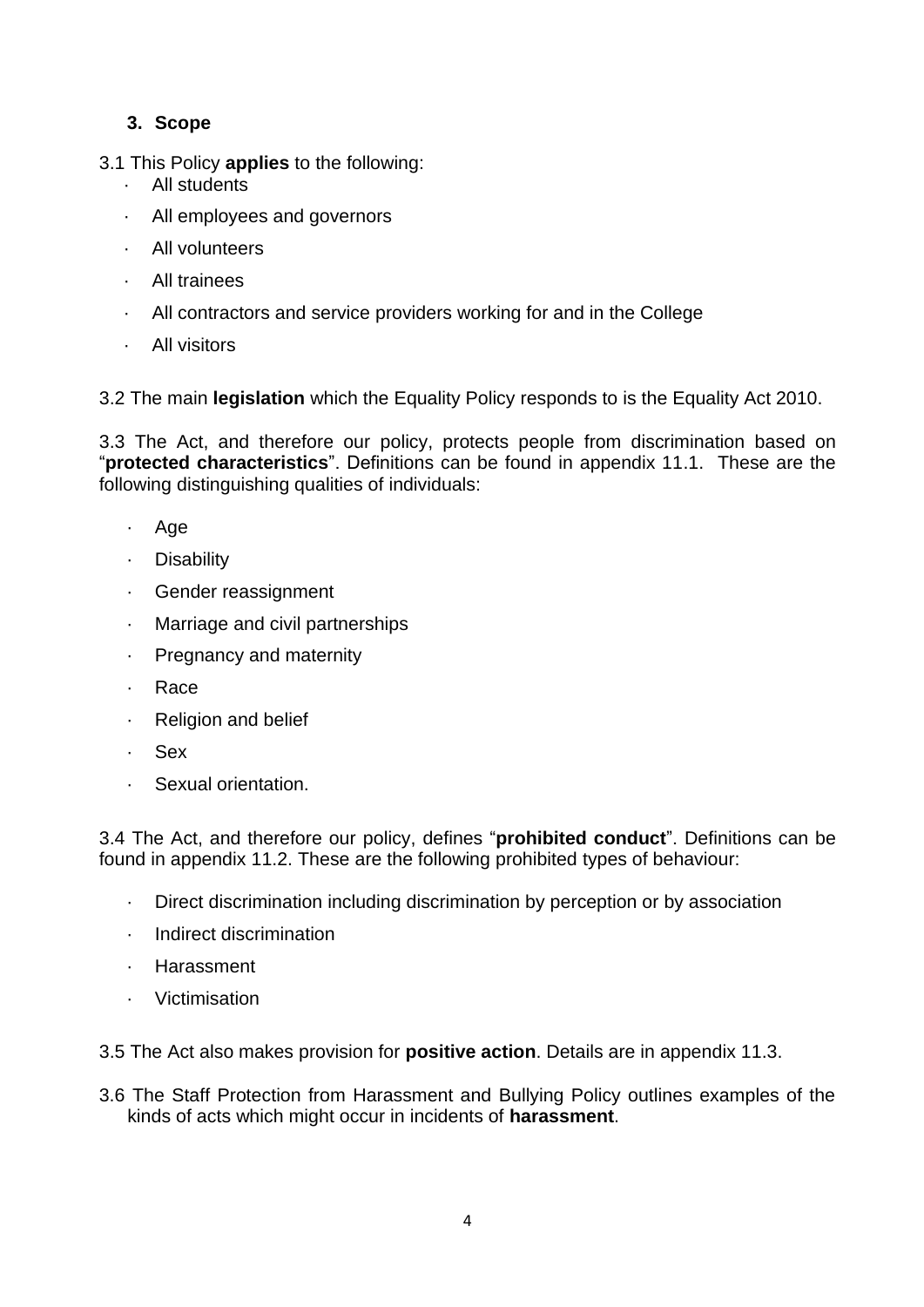#### **4. The Equality Duty**

4.1 The Equality Duty consists of general duties in the Act and specific duties which will be imposed through regulation.

4.2 The **general duty** on the College is that we must have 'due regard' to the need to:

- · eliminate unlawful discrimination, harassment and victimisation
- advance equality of opportunity between different groups: and
- foster good relations between different groups

4.3 **Specific duties** for the College as a public body are that we are required to:

- prepare and publish one or more equality objectives
- publish information which demonstrates compliance with the general duty.

#### **5. Roles and Responsibilities**

#### **The following responsibilities are held:**

5.1 The Local Governing Body is responsible for ensuring the College stays within the law and meets all its duties and for ensuring there is a commitment to equality.

5.2 The Local Governing Body designates the Principal as having overall responsibility for equality issues. The Principal gives a high-profile lead on equality issues, promotes the Equality Policy and ensures it is implemented and reported on.

5.3 The Equality Co-ordinator reports to the Vice Principal (Progression).

5.4 The implementation of this Policy will be monitored and evaluated by the Senior Leadership Team.

5.5 An Equality Annual Report is produced and reported to the College's Local Governing Body.

5.6 Managers and Senior Leaders are responsible for ensuring that they, and their staff, are familiar with the Equality Policy and that review and monitoring of their work takes full regard of our duties.

5.7 Equality and diversity form an integral part of the annual review and self-assessment cycle and reports for both Departments and the College as a whole.

5.8 It is the responsibility of all staff and students to uphold the policy and to participate in training/awareness raising as required.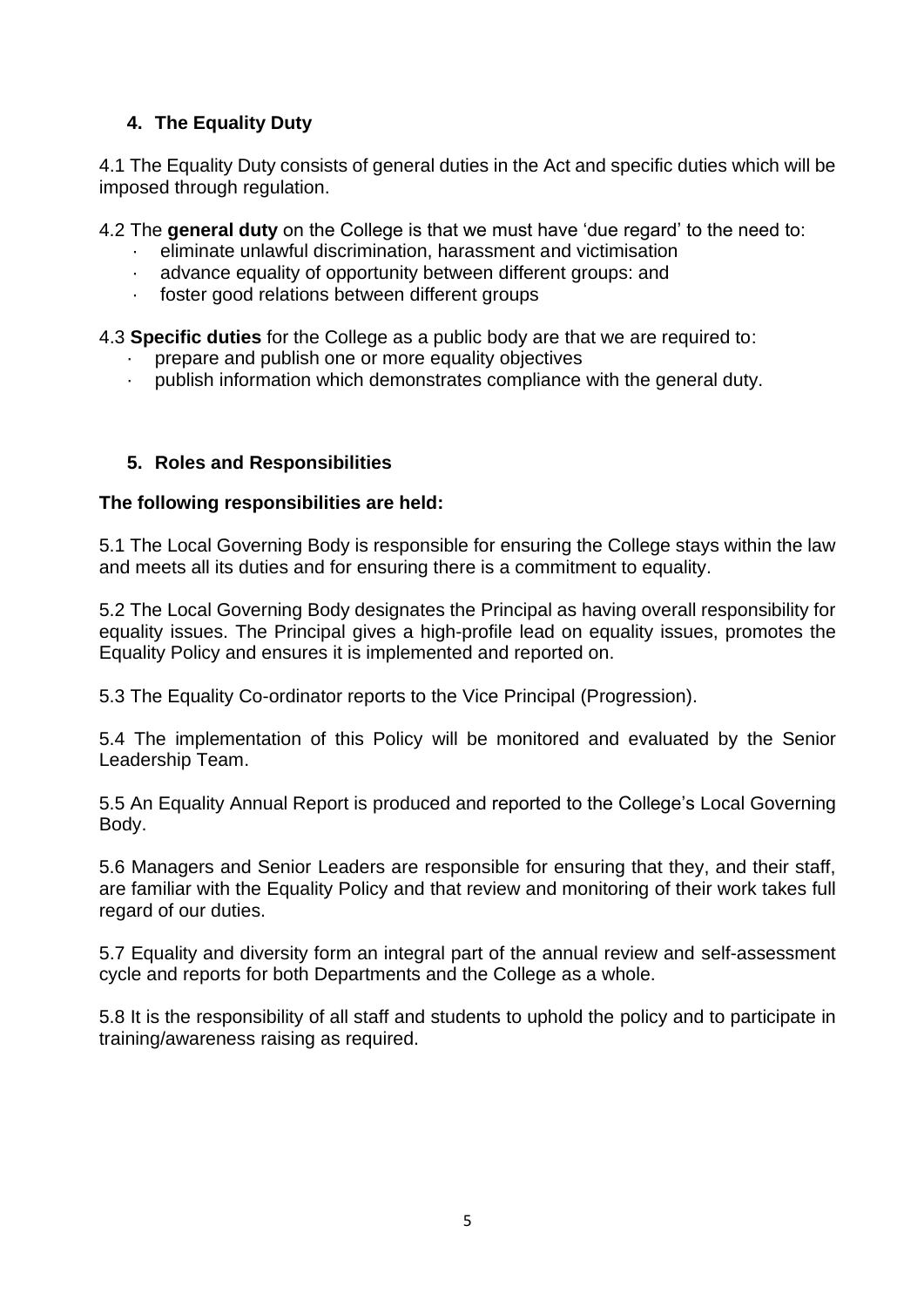**6. Meeting our General Duties as Employers - Principles, Practices, Monitoring**

**Outlined below are the most significant outcomes we aim to achieve in a variety of functions relating to staff. There is reference in parenthesis to how these are monitored in addition to the Equality Annual Report and Staffing data which goes to Governors' Finance and Resources Committee. Detail on the self-assessment process and the cycle of review is contained in The Quality Assurance Policy**

- Equality matters inform strategic planning. The impact of new policies and practices will be assessed during their development (Senior Leadership Team meeting minutes and impact assessments)
- · Recruitment procedures are fair and free from discrimination (Recruitment and selection policy and guidance, application form/adverts/ job details/person specification monitoring and equality monitoring sheets)
- Selection processes are fair and free from discrimination (Recruitment and selection policy and guidance, interview notes)
- Employment practices are fair and free from discrimination (Data collection analysis and reports to SLT and Finance and Resources Committee, Leavers questionnaire analysis, staff satisfaction survey analysis, induction as below)
- Staff have equality and diversity as part of their induction pack and training (Induction checklist, initial PDR)
- Regular training is offered in issues related to equality (Staff Development report)
- · Staff are supported in teaching students with particular needs (LS Report)
- · Staff respect diversity and are aware of the College's Code of Conduct (Staff satisfaction analysis, support staff questionnaire)
- · The staff profile is monitored in equality terms (Data analysis and monitoring of staff reports to SLT and Finance and Resources Committee)
- The College is committed to supporting staff with a disability in their employment. (Personnel files)
- Physical and electronic resources are accessible to all staff via Cloud and Moodle or via Teams (PDRs)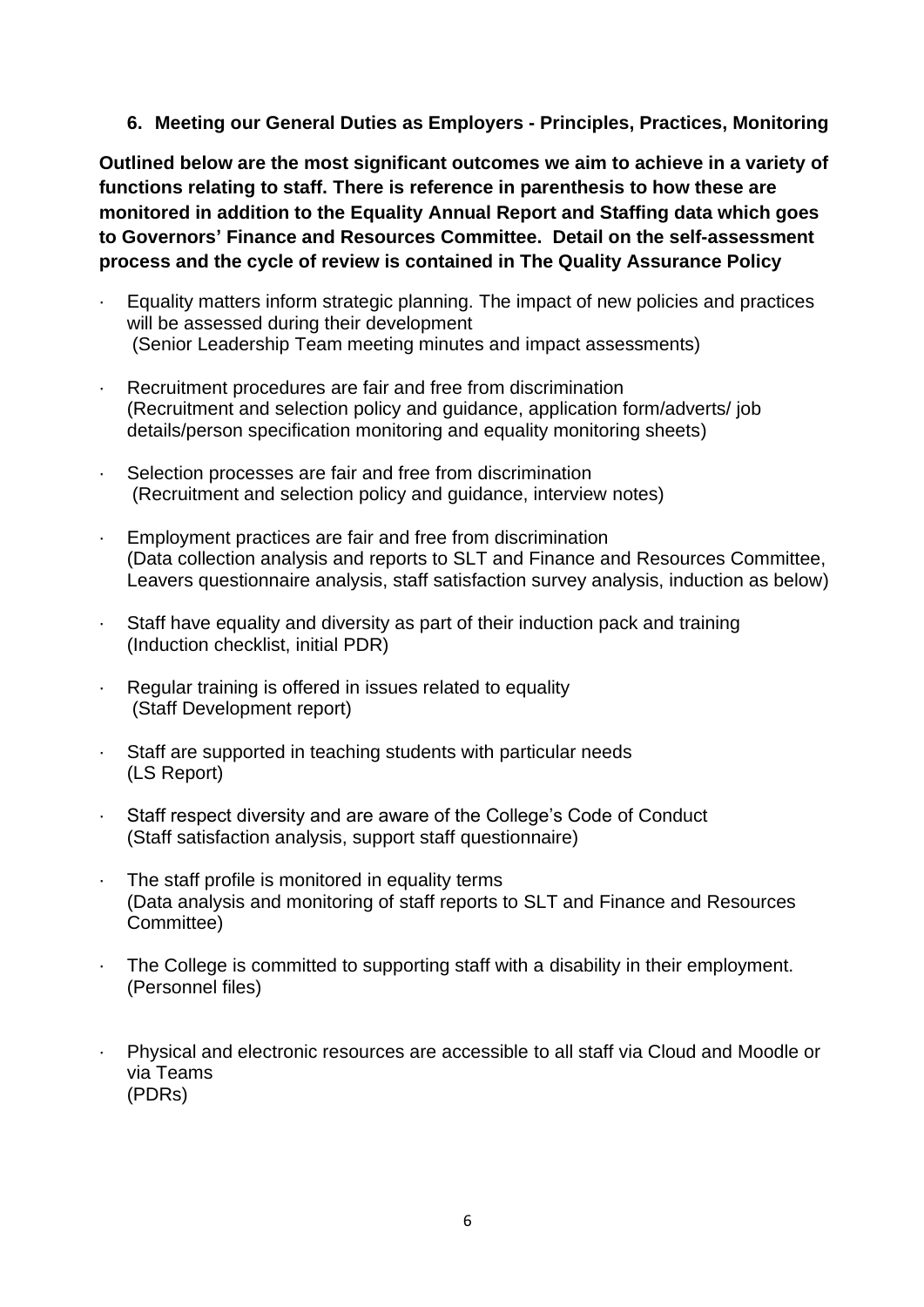**7. Meeting our General Duties as Providers - Principles, Practices, Monitoring**

**Outlined below are the most significant outcomes we aim to achieve in a variety of functions relating to students. There is reference in parenthesis to how these are monitored in addition to the Equality Annual Report which goes to Governors' Finance and Resources Committee.**

#### **Detail on the self-assessment process and the cycle of review is contained in the Quality Assurance Policy**

- Equality matters inform strategic planning. The impact of new policies and practices will be assessed during their development (senior leadership team meeting minutes and impact assessments)
- · Equality matters are embedded into self-assessment procedures as in SAR
- · Pre-enrolment activities should be accessible to all students (questionnaire).
- · Application procedures aim to allow access for all students (application analysis).
- · Allocation procedures aim to allow access for all students to appropriate courses (enrolment analysis).
- · The student equality profile is monitored (data to senior management quality)
- · Academic departments have equality and diversity focused lessons in Induction and at relevant points of the course. (SAR and Student questionnaire and SoW).
- · The Learning support team are alerted to disclosures on applications (admissions/LS records, assessment on individual student records).
- · Lessons meet individual needs (lesson plans, learning walks, lesson observations and class individual needs planning sheets).
- · Accessible resources are provided in lessons (questionnaire and observations)
- · *Active engagement is promoted to encourage students from diverse backgrounds to more fully participate in a range of college programmes and activities as part of following on from the Prevent training.*
- · Promote Fundamental British Values throughout College to help create an inclusive environment.
- · Bullying is monitored (report to senior management team).
- · Achievement of different groups of students is closely examined (value added and success rate analysis, SAR).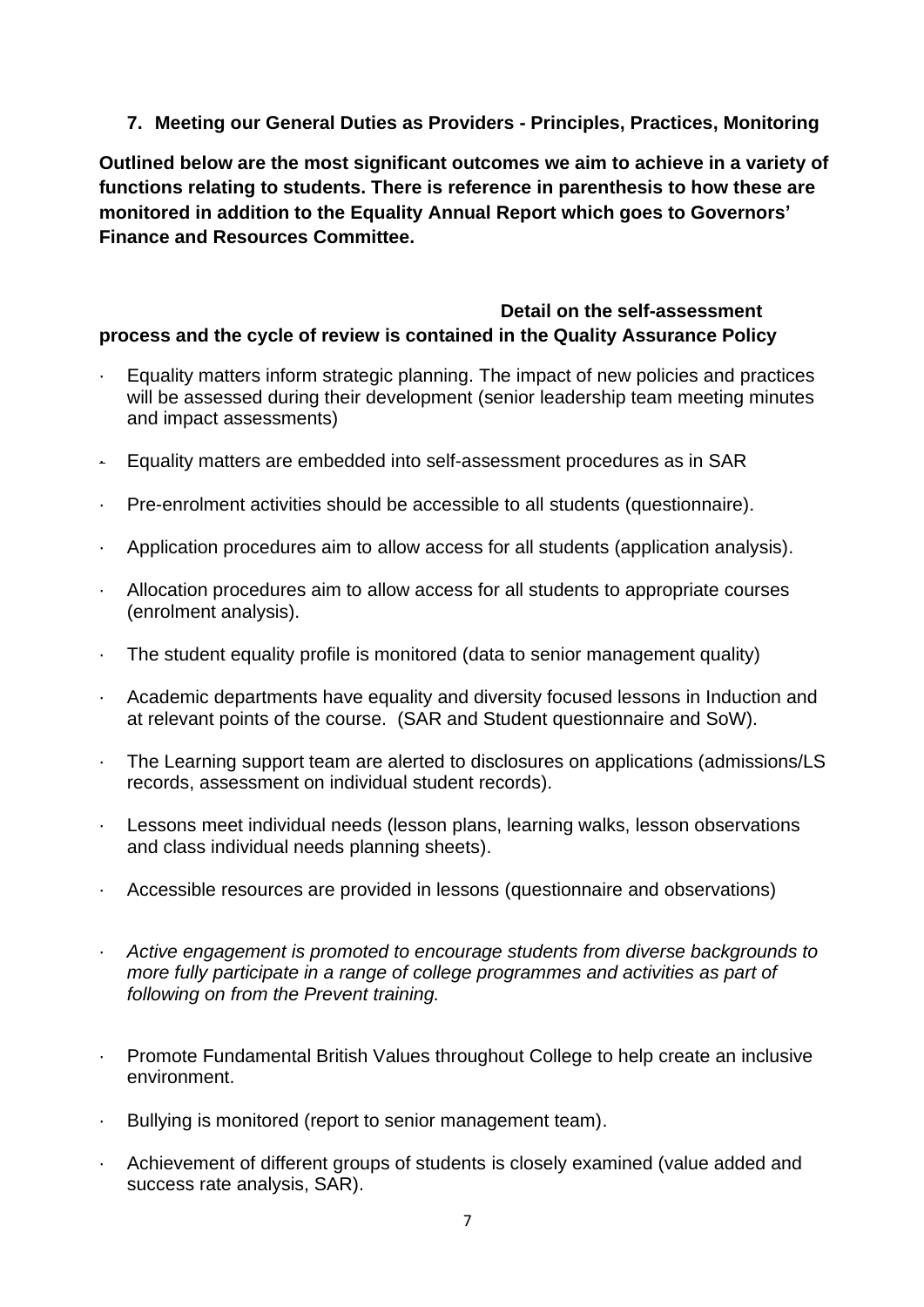- Students feel equality is assured (questionnaires).
- · Learning support is appropriate and has impact (SAR and success rate analysis).
- · Student Services provides high quality service to all students (SAR).
- · The building has good accessibility (WCC Assessment).
- · Concerns and complaints are monitored (senior management meetings).

#### **8. Meeting our Specific Duties**

The Act gives us as a College, specific duties to do two things. These are outlined below:

#### 8.1 **"To prepare and publish at least one equality objective"**

In order to meet this duty, the College will establish priorities via self-assessment processes and will ensure that at least one equality objective is contained within the College's Strategic aims which are available via the college website.

To ensure that actions are planned and monitored and outcomes reviewed, this objective will also form part of the whole college Quality and Development Plan.

There is also a separate Equality Improvement Plan.

#### 8.2 **"To publish information which demonstrates compliance with the general duty."**

Detail from the Equality Report to Governors mentioned earlier in the policy will be made available on the College website.

In addition, details from the College's self-assessment will be made available via the College website.

#### **9. Monitor and Review**

9.1 The Equality Policy is monitored throughout college by:

- · Governors through an annual report in the autumn term to the Finance and Resources Committee.
- · SLT at SLT Meetings.
- · SLT through frequent monitoring of the College Quality and Development Plan.
- SLT through on going, annual Quality Assurance processes.
- The Equality Co-ordinator monitoring the Equality Improvement Plan.
- Heads of Departments via the self-assessment process.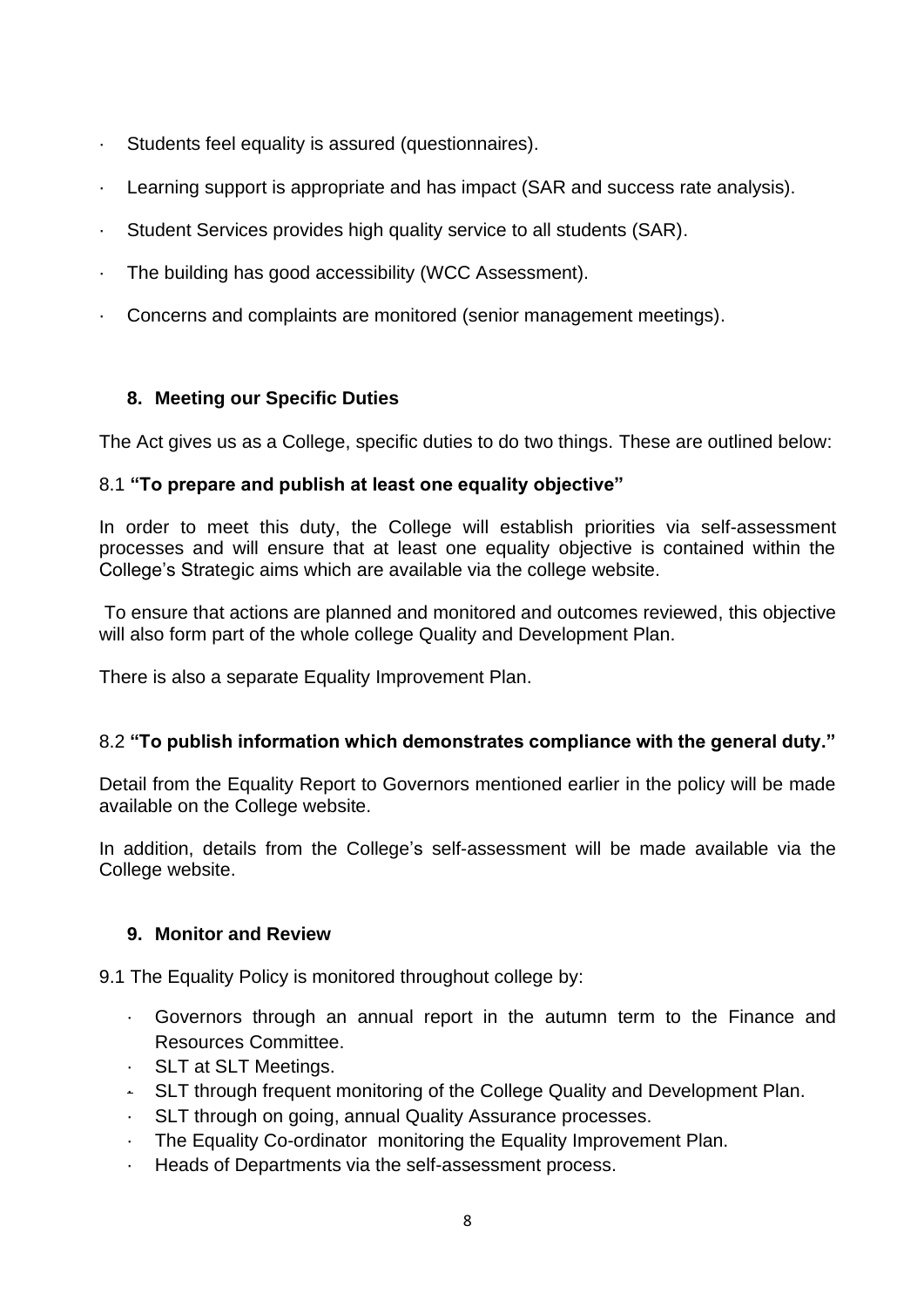· Students through questionnaires and Student Voice activities.

9.2 In addition to the monitoring outlined above and in previous sections, the Policy itself will be reviewed annually by the Equality Co-ordinator, the Personnel Officer, the Vice Principal (Progession) and SLT

- · Students may be consulted on elements of the policy as part of the review.
- · Amendments and changes will be agreed firstly by SLT and then referred to the Local Governing Body.

#### **10.Complaints and Breaches of the Policy**

10.1 A complaints procedure exists for the use and protection of all members of the College community and is an appropriate way of raising and dealing with complaints relating to any breach of this Policy.

10.2 Breaches of this Policy, including direct and indirect acts of discrimination, harassment, victimisation, bullying and abuse will be treated as serious disciplinary offence.

10.3 For staff, the College's disciplinary; grievance and harassment procedures will apply.

10.4 For students, the students' disciplinary procedures will apply.

10.5 We will make sure that staff and students know the procedures for dealing with incidents relating to discrimination.

10.6 In addition, the College will not work with contractors or service providers who fail to comply with its Equality Policy.

10.7 The College will seek to create a positive and open culture that challenges inappropriate behaviour

10.8 The college will investigate claims of discrimination or harassment promptly in order to take appropriate action.

10.9 The College will provide a supportive environment for those who make claims of discrimination or harassment.

#### **11.Appendices**

11.1 Protected characteristics – definitions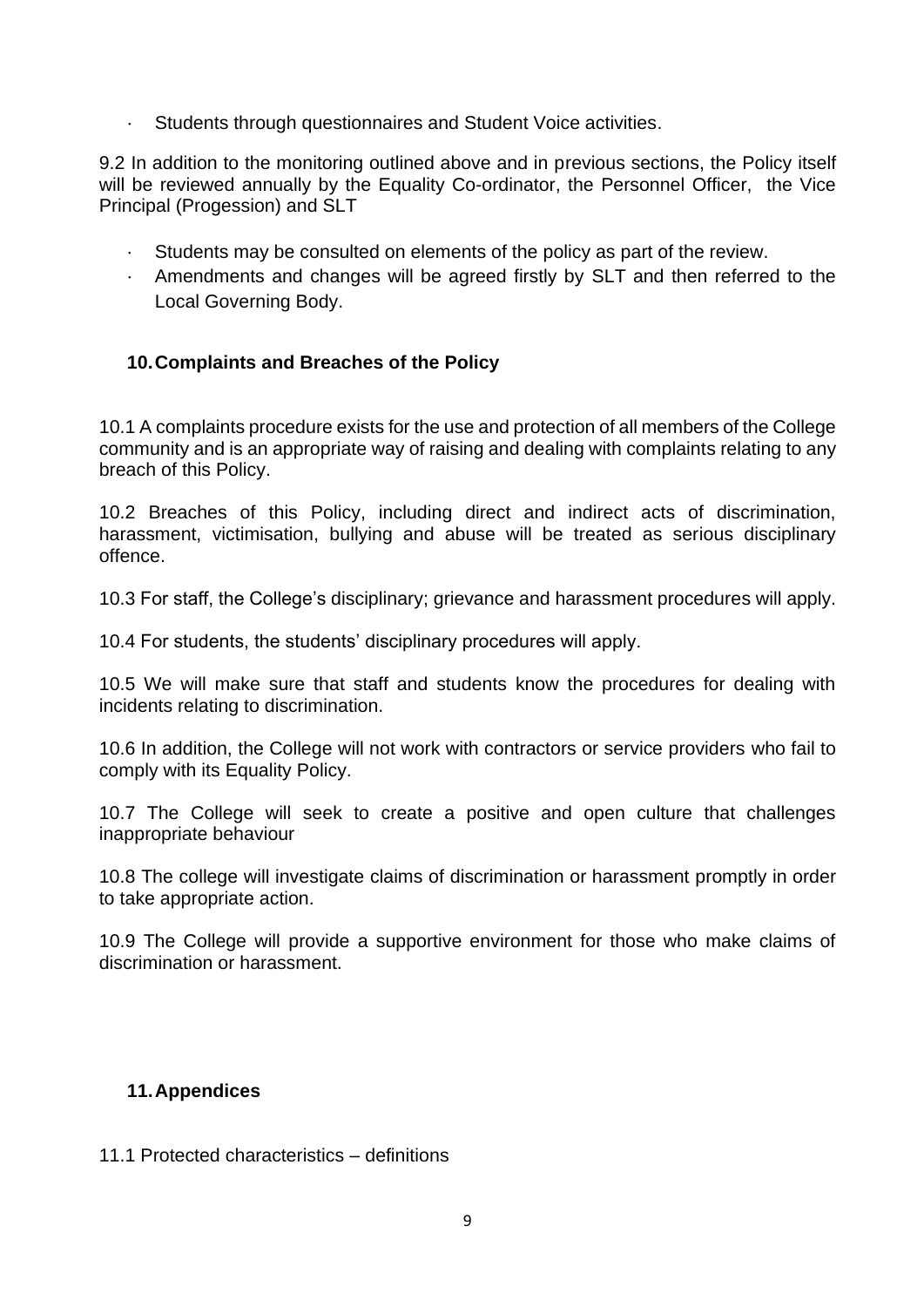#### 11.2 Prohibited conduct – definitions

11.3 Positive action – circumstances

#### **Appendix 11.1: Protected characteristics - definitions**

#### **Age**

Where this is referred to, it refers to a person belonging to a particular age (e.g. 32 year olds) or range of ages (e.g. 18 - 30 year olds).

#### **Disability**

A person has a disability if s/he has a physical or mental impairment which has a substantial and long-term adverse effect on that person's ability to carry out normal dayto-day activities.

#### **Gender reassignment**

The process of transitioning from one gender to another.

#### **Marriage and civil partnership**

Marriage is defined as a 'union between two people'. This can be between a same sex couple or between a woman and a man. Civil partners must be treated the same as married couples on a wide range of legal matters.

#### **Pregnancy and maternity**

Pregnancy is the condition of being pregnant or expecting a baby. Maternity refers to the period after the birth, and is linked to maternity leave in the employment context. In the non-work context, protection against maternity discrimination is for 26 weeks after giving birth, and this includes treating a woman unfavourably because she is breastfeeding.

#### **Race**

Refers to the protected characteristic of Race. It refers to a group of people defined by their race, colour, and nationality (including citizenship) ethnic or national origins.

#### **Religion and belief**

Religion has the meaning usually given to it, but belief includes; religious and philosophical beliefs, including lack of belief (e.g. Atheism). Generally, a belief should affect your life choices or the way you live for it to be included in the definition.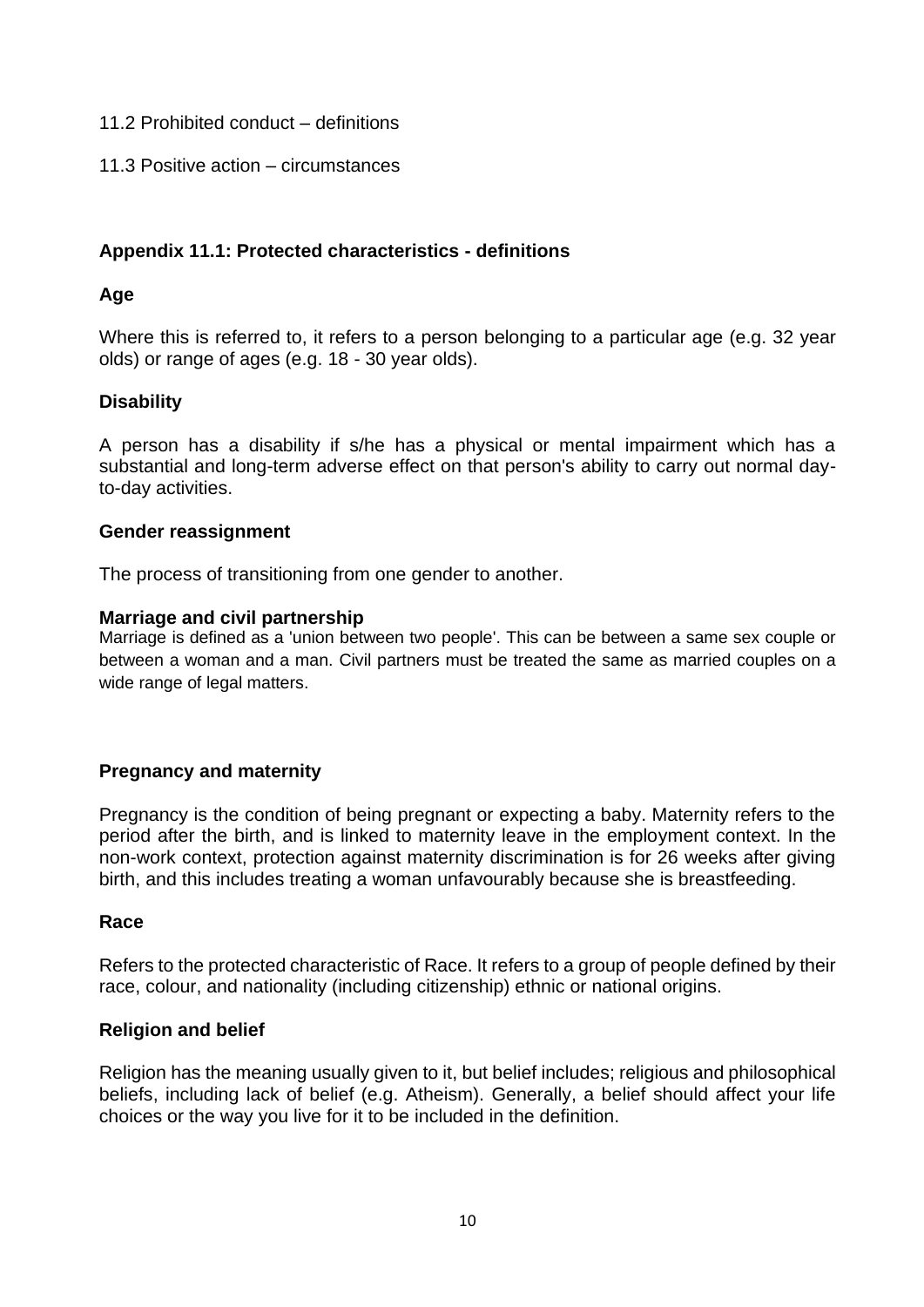#### **Sex**

A man or a woman.

#### **Sexual orientation**

Whether a person's sexual attraction is towards their own sex, the opposite sex or to both sexes

#### **Appendix 11.2: Prohibited conduct - definitions**

#### **Direct discrimination**

less favourable treatment of a person compared with another person because of a protected characteristic

#### **by association**

Where a victim of discrimination does not have a protected characteristic but is discriminated against because of their association with someone who does e.g. the parent of a disabled child.

#### **By perception**

Under the Act, the belief that someone has a protected characteristic, whether or not they do have it.

#### **Indirect discrimination**

The use of an apparently neutral provision, criterion or practice which puts people with a particular protected characteristic at a disadvantage compared with others who do not share that characteristic, and applying the provision, criterion or practice cannot be objectively justified.

#### **Harassment**

Unwanted behaviour that has the purpose or effect of violating a person's dignity or creates a degrading, humiliating, hostile, intimidating or offensive environment.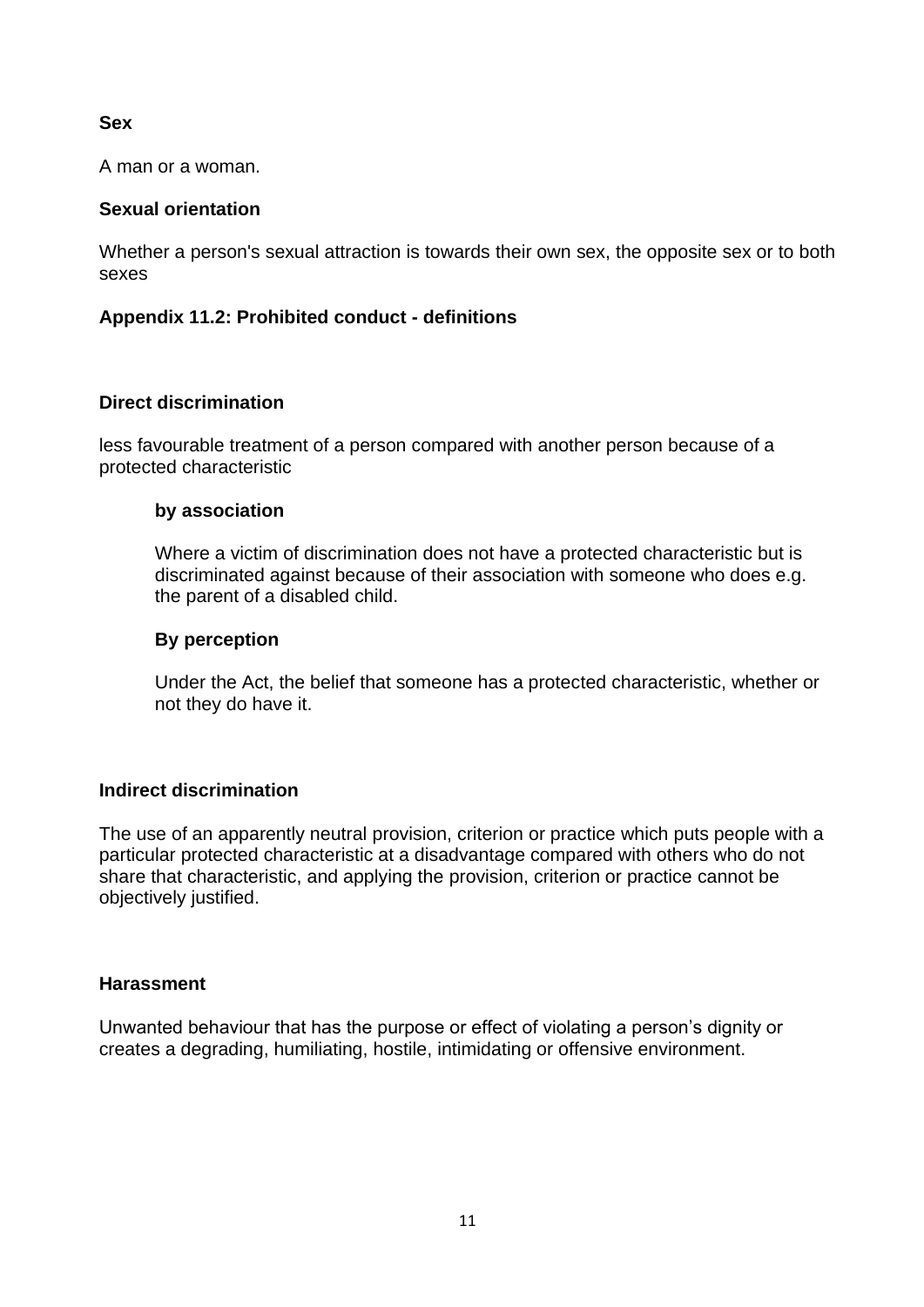#### **Victimisation**

Subjecting a person to a detriment because they have carried out a protected act or there is a belief that they have carried out a protected act i.e. bringing proceedings under the Act; giving evidence or information in connection with proceedings under the Act; doing any other thing for the purposes or in connection with the Act; making an allegation that a person has contravened the Act.

#### **Appendix 11.3: Positive action – circumstances**

#### **Positive action**

Refers to a range of lawful actions that seek to overcome or minimise disadvantages (e.g. in employment opportunities) that people who share a protected characteristic have experienced, or to meet their different needs.

*In employment (taken from SFCA Employer's bulleting 02/11) Positive Action provision makes it lawful for employers on a case by case basis to select a candidate from a disadvantaged or under- represented group, where two candidates are both "as qualified" for the relevant role.*

*Positive action can be used as a tie breaker between candidates of equal merit. (Government Equalities office).*

#### *In education*

Students with protected characteristics may be disadvantaged for social or economic reasons or for reasons to do with past or present discrimination. The Act contains provisions which enable the College to take action to tackle the particular disadvantage, different needs or disproportionately low participation of a particular student group, provided certain conditions are met.

These are known as the positive action provisions and allow (but do not require) colleges to take proportionate action to address the disadvantage faced by particular groups of students. Such action could include targeted provision, resources or putting in place additional or bespoke provision to benefit a particular disadvantaged student group.

Positive action is intended to be a measure that will allow colleges to provide additional benefits to some students to address disadvantage and is not the same as positive discrimination. Positive discrimination would be providing preferential treatment for a particular disadvantaged student group that exceeded the positive action conditions.

It is never unlawful to treat disabled students (or applicants) more favourably than nondisabled students (or applicants). That is, a college is permitted to positively discriminate in favour of disabled students (applicants).